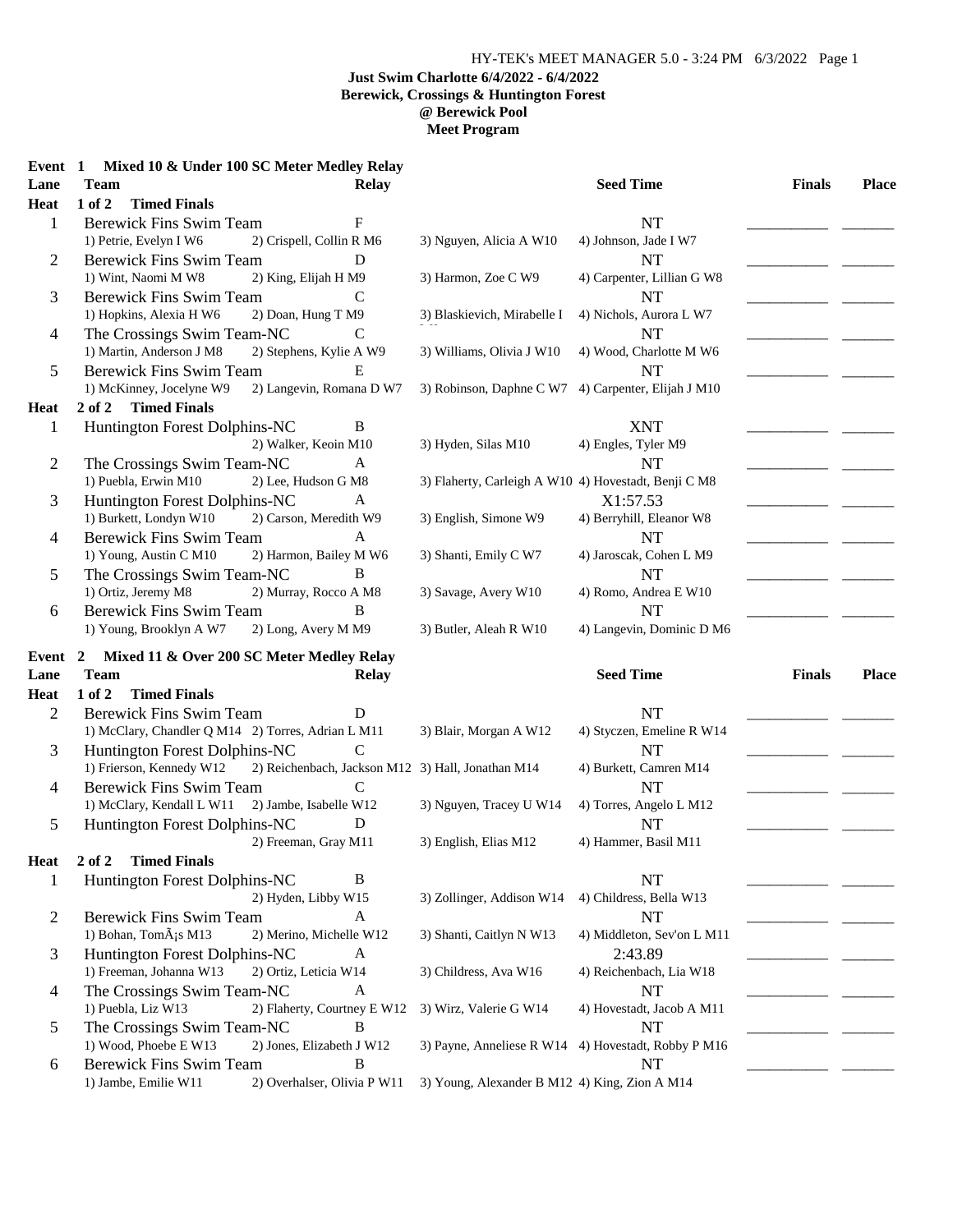| Event 3        | Mixed 8 & Under 25 SC Meter Freestyle      |     |                                  |                  |               |       |
|----------------|--------------------------------------------|-----|----------------------------------|------------------|---------------|-------|
| Lane           | <b>Name</b>                                |     | Age Team                         | <b>Seed Time</b> | <b>Finals</b> | Place |
| Heat           | 1 of 2<br><b>Timed Finals</b>              |     |                                  |                  |               |       |
| $\overline{2}$ | Bufford, Emery                             |     | W4 Huntington Forest Dolphins-NC | NT               |               |       |
| 3              | McPhee, Noella                             |     | W4 Huntington Forest Dolphins-NC | <b>NT</b>        |               |       |
| 4              | Odom, Eleanor                              |     | W4 Huntington Forest Dolphins-NC | <b>NT</b>        |               |       |
| Heat           | <b>Timed Finals</b><br>$2$ of $2$          |     |                                  |                  |               |       |
| 1              | Martin, Alexander H                        |     | M5 The Crossings Swim Team-NC    | <b>NT</b>        |               |       |
| 2              | Bryant, Caleb                              |     | M6 Huntington Forest Dolphins-NC | <b>NT</b>        |               |       |
| 3              | Ford, Jonathan                             |     | M6 Huntington Forest Dolphins-NC | 1:21.94          |               |       |
| 4              | Engles, Jennalise                          | W7  | Huntington Forest Dolphins-NC    | NT               |               |       |
| 5              | Lee, Cameron R                             | M5  | The Crossings Swim Team-NC       | <b>NT</b>        |               |       |
| Event          | Mixed 6 & Under 25 SC Meter Freestyle<br>4 |     |                                  |                  |               |       |
| Lane           | <b>Name</b>                                |     | Age Team                         | <b>Seed Time</b> | <b>Finals</b> | Place |
| <b>Heat</b>    | 1 of 1<br><b>Timed Finals</b>              |     |                                  |                  |               |       |
| 1              | Wood, Charlotte M                          |     | W6 The Crossings Swim Team-NC    | <b>NT</b>        |               |       |
| $\overline{c}$ | Crispell, Collin R                         |     | M6 Berewick Fins Swim Team       | <b>NT</b>        |               |       |
| 3              | Harmon, Bailey M                           |     | W6 Berewick Fins Swim Team       | 29.21            |               |       |
| 4              | Petrie, Evelyn I                           |     | W6 Berewick Fins Swim Team       | <b>NT</b>        |               |       |
| 5              | Hopkins, Alexia H                          |     | W6 Berewick Fins Swim Team       | <b>NT</b>        |               |       |
| 6              | Langevin, Dominic D                        |     | M6 Berewick Fins Swim Team       | <b>NT</b>        |               |       |
| Event          | Mixed 7-8 25 SC Meter Freestyle<br>5       |     |                                  |                  |               |       |
| Lane           | <b>Name</b>                                |     | Age Team                         | <b>Seed Time</b> | <b>Finals</b> | Place |
| <b>Heat</b>    | $1$ of $4$<br><b>Timed Finals</b>          |     |                                  |                  |               |       |
| 1              | Langevin, Romana D                         |     | W7 Berewick Fins Swim Team       | <b>NT</b>        |               |       |
| $\overline{c}$ | Robinson, Daphne C                         |     | W7 Berewick Fins Swim Team       | <b>NT</b>        |               |       |
| 3              | Berryhill, Eleanor                         |     | W8 Huntington Forest Dolphins-NC | <b>NT</b>        |               |       |
| 4              | Murray, Rocco A                            | M8  | The Crossings Swim Team-NC       | <b>NT</b>        |               |       |
| 5              | Johnson, Jade I                            | W7  | Berewick Fins Swim Team          | <b>NT</b>        |               |       |
| <b>Heat</b>    | <b>Timed Finals</b><br>$2$ of 4            |     |                                  |                  |               |       |
| 1              | McPhee, Leela                              |     | W7 Huntington Forest Dolphins-NC | <b>NT</b>        |               |       |
| 3              | Lee, Hudson G                              | M8  | The Crossings Swim Team-NC       | <b>NT</b>        |               |       |
| 4              | Carpenter, Lillian G                       |     | W8 Berewick Fins Swim Team       | <b>NT</b>        |               |       |
| 5              | Martin, Anderson J                         | M8  | The Crossings Swim Team-NC       | <b>NT</b>        |               |       |
| 6              | Segura, Naomi G                            |     | W8 The Crossings Swim Team-NC    | <b>NT</b>        |               |       |
| <b>Heat</b>    | <b>Timed Finals</b><br>3 of 4              |     |                                  |                  |               |       |
| 2              | Odom, Claire                               |     | W7 Huntington Forest Dolphins-NC | 1:03.57          |               |       |
| 3              | Nichols, Aurora L                          | W7  | <b>Berewick Fins Swim Team</b>   | 56.37            |               |       |
| 4              | Hovestadt, Benji C                         | M8  | The Crossings Swim Team-NC       | 1:03.03          |               |       |
| 5              | Odom, Amelia                               | W7  | Huntington Forest Dolphins-NC    | 1:16.40          |               |       |
| <b>Heat</b>    | <b>Timed Finals</b><br>4 of 4              |     |                                  |                  |               |       |
| 2              | Ortiz, Jeremy                              |     | M8 The Crossings Swim Team-NC    | 32.48            |               |       |
| 3              | Wint, Naomi M                              | W8. | <b>Berewick Fins Swim Team</b>   | 24.44            |               |       |
| 4              | Shanti, Emily C                            | W7. | <b>Berewick Fins Swim Team</b>   | 31.39            |               |       |
| 5              | Young, Brooklyn A                          |     | W7 Berewick Fins Swim Team       | 43.90            |               |       |
|                |                                            |     |                                  |                  |               |       |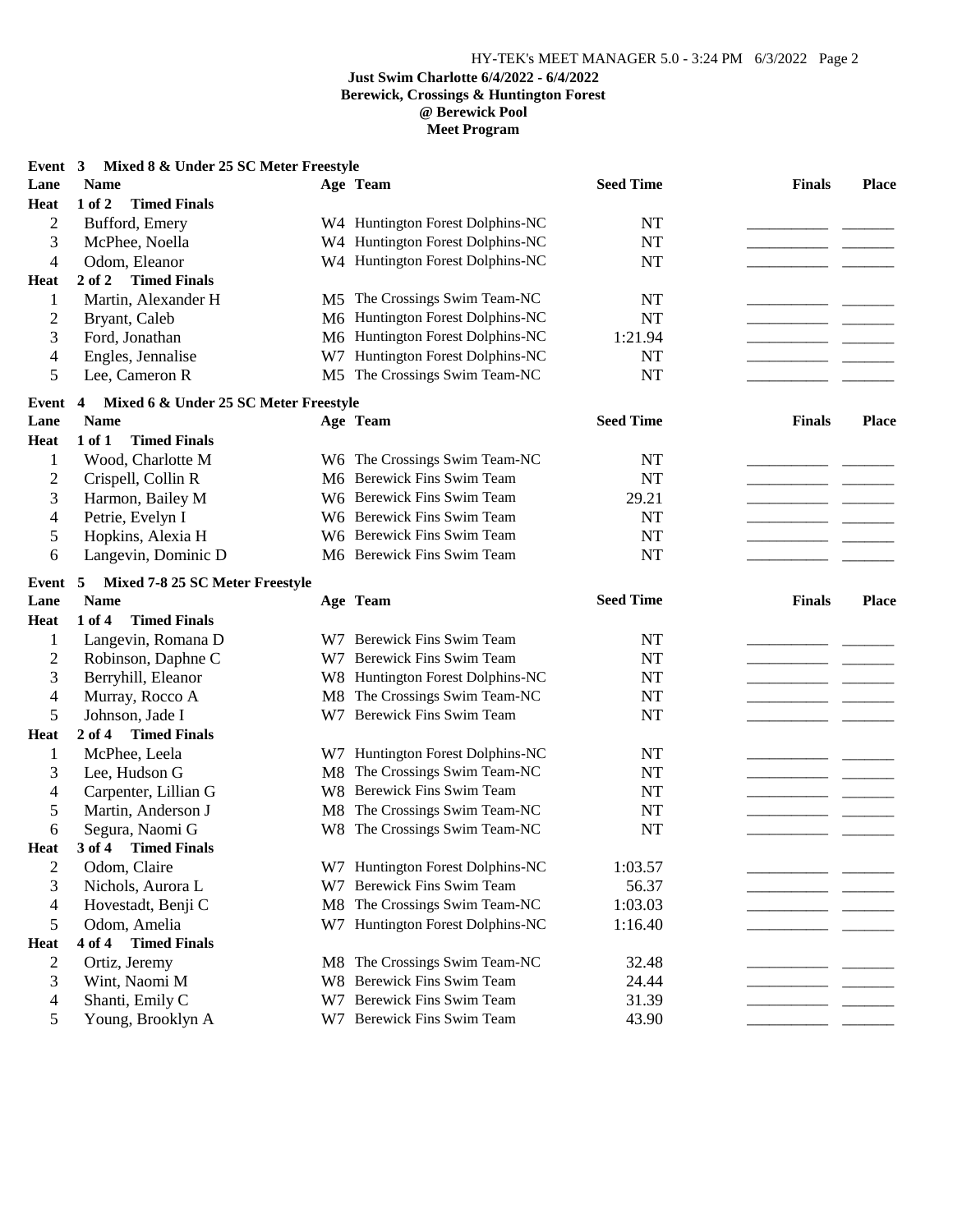#### **Event 6 Mixed 9-10 25 SC Meter Freestyle**

| Lane           | <b>Name</b>                            | Age Team                          | <b>Seed Time</b> | <b>Finals</b> | <b>Place</b> |
|----------------|----------------------------------------|-----------------------------------|------------------|---------------|--------------|
| Heat           | 1 of 4<br><b>Timed Finals</b>          |                                   |                  |               |              |
| $\overline{c}$ | Stephens, Kylie A                      | W9 The Crossings Swim Team-NC     | <b>NT</b>        |               |              |
| 3              | King, Elijah H                         | M9 Berewick Fins Swim Team        | <b>NT</b>        |               |              |
| 4              | Doan, Hung T                           | M9 Berewick Fins Swim Team        | 1:03.33          |               |              |
| 5              | Engles, Tyler                          | M9 Huntington Forest Dolphins-NC  | <b>NT</b>        |               |              |
| <b>Heat</b>    | 2 of 4 Timed Finals                    |                                   |                  |               |              |
| 1              | Ford, Lacey                            | W10 Huntington Forest Dolphins-NC | 47.67            |               |              |
| $\overline{c}$ | Carpenter, Elijah J                    | M10 Berewick Fins Swim Team       | <b>NT</b>        |               |              |
| 3              | Walker, Keoin                          | M10 Huntington Forest Dolphins-NC | 32.23            |               |              |
| 4              | Long, Avery M                          | M9 Berewick Fins Swim Team        | 32.84            |               |              |
| 5              | Blaskievich, Mirabelle I               | W9 Berewick Fins Swim Team        | 53.54            |               |              |
| 6              | Romo, Andrea E                         | W10 The Crossings Swim Team-NC    | <b>NT</b>        |               |              |
| <b>Heat</b>    | 3 of 4 Timed Finals                    |                                   |                  |               |              |
| 1              | Hyden, Silas                           | M10 Huntington Forest Dolphins-NC | 30.85            |               |              |
| $\overline{c}$ | Young, Austin C                        | M10 Berewick Fins Swim Team       | 28.09            |               |              |
| 3              | Nguyen, Alicia A                       | W10 Berewick Fins Swim Team       | 25.99            |               |              |
| 4              | Jaroscak, Cohen L                      | M9 Berewick Fins Swim Team        | 27.56            |               |              |
| 5              | Carson, Meredith                       | W9 Huntington Forest Dolphins-NC  | 29.40            |               |              |
| 6              | Carson, Josie                          | W10 Huntington Forest Dolphins-NC | 31.91            |               |              |
| <b>Heat</b>    | <b>Timed Finals</b><br>4 of 4          |                                   |                  |               |              |
|                | Harmon, Zoe C                          | W9 Berewick Fins Swim Team        | 24.95            |               |              |
| $\mathbf{1}$   |                                        | W10 Huntington Forest Dolphins-NC | 21.66            |               |              |
| $\mathbf{2}$   | Burkett, Londyn                        | W10 Berewick Fins Swim Team       |                  |               |              |
| 3              | Butler, Aleah R                        |                                   | 19.33            |               |              |
| 4              | Flaherty, Carleigh A                   | W10 The Crossings Swim Team-NC    | 19.59            |               |              |
| 5              | English, Simone                        | W9 Huntington Forest Dolphins-NC  | 22.51            |               |              |
| 6              | McKinney, Jocelyne                     | W9 Berewick Fins Swim Team        | 24.96            |               |              |
| Event          | Mixed 11-12 50 SC Meter Freestyle<br>7 |                                   |                  |               |              |
| Lane           | <b>Name</b>                            | Age Team                          | <b>Seed Time</b> | <b>Finals</b> | <b>Place</b> |
| <b>Heat</b>    | $1$ of $4$<br><b>Timed Finals</b>      |                                   |                  |               |              |
| $\overline{c}$ | Jambe, Emilie                          | W11 Berewick Fins Swim Team       | <b>NT</b>        |               |              |
| 3              | Torres, Adrian L                       | M11 Berewick Fins Swim Team       | <b>NT</b>        |               |              |
| $\overline{4}$ | Middleton, Sev'on L                    | M11 Berewick Fins Swim Team       | <b>NT</b>        |               |              |
| 5              | Savage, Avery                          | W10 The Crossings Swim Team-NC    | <b>NT</b>        |               |              |
| <b>Heat</b>    | <b>Timed Finals</b><br>2 of 4          |                                   |                  |               |              |
| 1              | Overhalser, Olivia P                   | W11 Berewick Fins Swim Team       | <b>NT</b>        |               |              |
| $\overline{c}$ | Merino, Michelle                       | W12 Berewick Fins Swim Team       | NT               |               |              |
| 3              | Torres, Angelo L                       | M12 Berewick Fins Swim Team       | NT               |               |              |
| 4              | Frierson, Kennedy                      | W12 Huntington Forest Dolphins-NC | <b>NT</b>        |               |              |
| 5              | Walker, Jazlyn                         | W11 Huntington Forest Dolphins-NC | NT               |               |              |
| 6              | McClary, Kendall L                     | W11 Berewick Fins Swim Team       | <b>NT</b>        |               |              |
| <b>Heat</b>    | <b>Timed Finals</b><br>3 of 4          |                                   |                  |               |              |
| $\mathbf{1}$   | Freeman, Gray                          | M11 Huntington Forest Dolphins-NC | 1:00.86          |               |              |
| $\overline{c}$ | Williams, Olivia J                     | W10 The Crossings Swim Team-NC    | 51.28            |               |              |
| 3              | Hovestadt, Jacob A                     | M11 The Crossings Swim Team-NC    | 46.84            |               |              |
| 4              | Reichenbach, Jackson                   | M12 Huntington Forest Dolphins-NC | 48.14            |               |              |
| 5              | English, Elias                         | M12 Huntington Forest Dolphins-NC | 52.50            |               |              |
| 6              | Carson, Amelia                         | W12 Huntington Forest Dolphins-NC | 1:08.93          |               |              |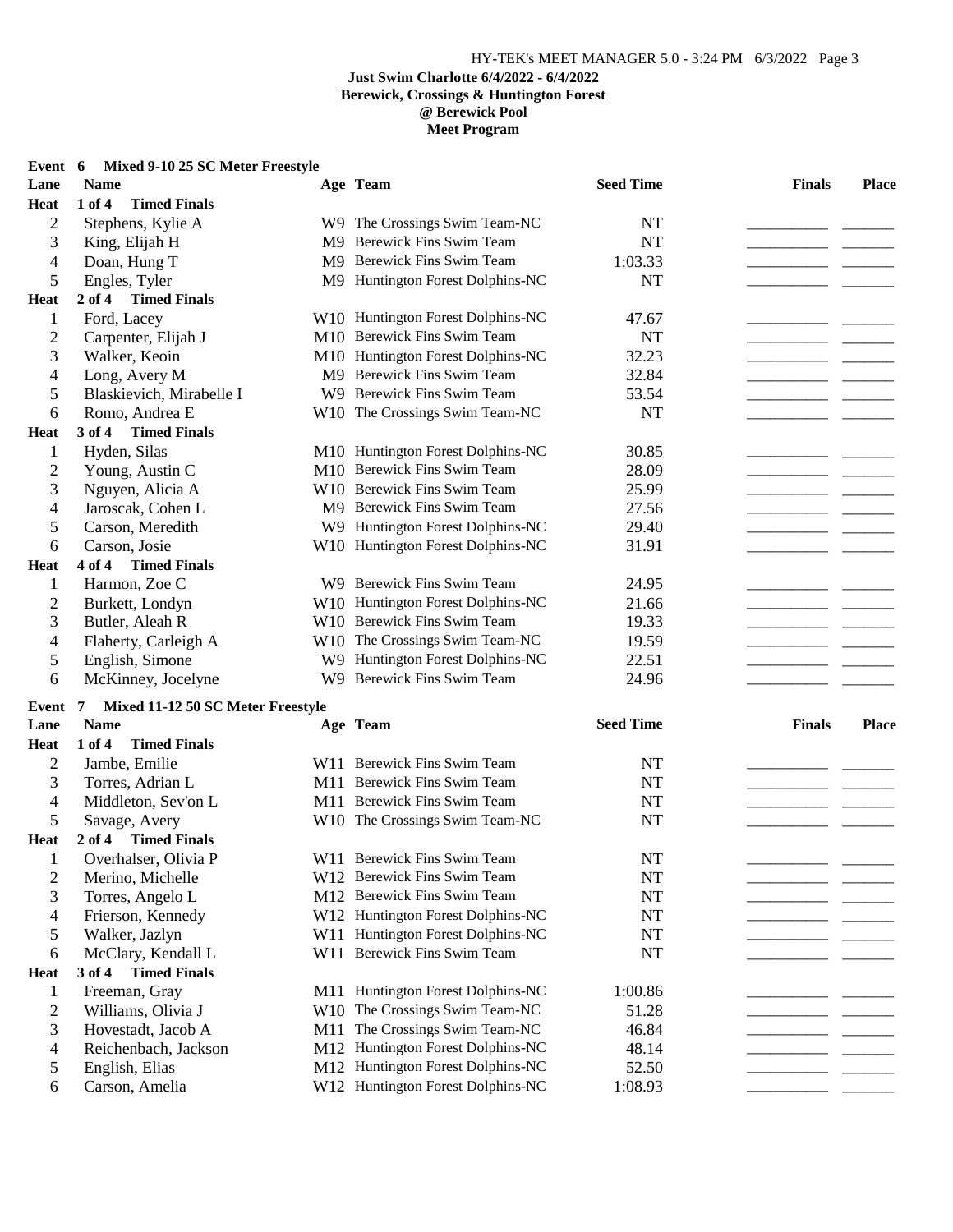| Heat           | <b>Timed Finals</b><br>(Event 7<br>4             |    | Mixed 11-12 50 SC Meter Freestyle) |                  |               |       |
|----------------|--------------------------------------------------|----|------------------------------------|------------------|---------------|-------|
| 1              | Jambe, Isabelle                                  |    | W12 Berewick Fins Swim Team        | 43.41            |               |       |
| $\overline{2}$ | Blair, Morgan A                                  |    | W12 Berewick Fins Swim Team        | 41.50            |               |       |
| 3              | Flaherty, Courtney E                             |    | W12 The Crossings Swim Team-NC     | 40.11            |               |       |
| 4              | Young, Alexander B                               |    | M12 Berewick Fins Swim Team        | 40.23            |               |       |
| 5              | Puebla, Erwin                                    |    | M10 The Crossings Swim Team-NC     | 43.12            |               |       |
| 6              | Jones, Elizabeth J                               |    | W12 The Crossings Swim Team-NC     | 44.26            |               |       |
|                | 8                                                |    |                                    |                  |               |       |
| Event<br>Lane  | Mixed 13-14 50 SC Meter Freestyle<br><b>Name</b> |    | Age Team                           | <b>Seed Time</b> | <b>Finals</b> | Place |
| <b>Heat</b>    | $1$ of $3$<br><b>Timed Finals</b>                |    |                                    |                  |               |       |
| $\mathbf{1}$   | Bohan, TomÂ;s                                    |    | M13 Berewick Fins Swim Team        | NT               |               |       |
| $\overline{2}$ | King, Zion A                                     |    | M14 Berewick Fins Swim Team        | <b>NT</b>        |               |       |
| 3              | Styczen, Emeline R                               |    | W14 Berewick Fins Swim Team        | 48.55            |               |       |
| 4              | Burkett, Camren                                  |    | M14 Huntington Forest Dolphins-NC  | <b>NT</b>        |               |       |
| 5              | McClary, Chandler Q                              |    | M14 Berewick Fins Swim Team        | <b>NT</b>        |               |       |
| <b>Heat</b>    | $2$ of $3$<br><b>Timed Finals</b>                |    |                                    |                  |               |       |
| 1              | Hall, Jonathan                                   |    | M14 Huntington Forest Dolphins-NC  | 45.78            |               |       |
| $\overline{2}$ | Childress, Bella                                 |    | W13 Huntington Forest Dolphins-NC  | 44.98            |               |       |
| 3              | Flores, Alejandra G                              |    | W14 Berewick Fins Swim Team        | 43.89            |               |       |
| 4              | Payne, Anneliese R                               |    | W14 The Crossings Swim Team-NC     | 44.08            |               |       |
| 5              | Wood, Phoebe E                                   |    | W13 The Crossings Swim Team-NC     | 45.52            |               |       |
| 6              | Puebla, Liz                                      |    | W13 The Crossings Swim Team-NC     | 48.45            |               |       |
| <b>Heat</b>    | 3 of 3 Timed Finals                              |    |                                    |                  |               |       |
| 1              | Nguyen, Tracey U                                 |    | W14 Berewick Fins Swim Team        | 41.48            |               |       |
| $\overline{c}$ | Freeman, Johanna                                 |    | W13 Huntington Forest Dolphins-NC  | 35.62            |               |       |
| 3              | Wirz, Valerie G                                  |    | W14 The Crossings Swim Team-NC     | 31.78            |               |       |
| 4              | Ortiz, Leticia                                   |    | W14 Huntington Forest Dolphins-NC  | 33.54            |               |       |
| 5              | Zollinger, Addison                               |    | W14 Huntington Forest Dolphins-NC  | 38.92            |               |       |
| 6              | Shanti, Caitlyn N                                |    | W13 Berewick Fins Swim Team        | 42.28            |               |       |
|                |                                                  |    |                                    |                  |               |       |
| Event          | Mixed 15-18 50 SC Meter Freestyle<br>9           |    |                                    |                  |               |       |
| Lane           | <b>Name</b>                                      |    | Age Team                           | <b>Seed Time</b> | <b>Finals</b> | Place |
| <b>Heat</b>    | <b>Timed Finals</b><br>1 of 1                    |    |                                    |                  |               |       |
| $\mathbf{1}$   | Hovestadt, Robby P                               |    | M16 The Crossings Swim Team-NC     | 53.65            |               |       |
| $\overline{c}$ | Reichenbach, Lia                                 |    | W18 Huntington Forest Dolphins-NC  | 38.17            |               |       |
| 3              | Freeman, Marcus                                  |    | M15 Huntington Forest Dolphins-NC  | 31.45            |               |       |
| $\overline{4}$ | Childress, Ava                                   |    | W16 Huntington Forest Dolphins-NC  | 36.51            |               |       |
| 5              | Boisson, Giselle R                               |    | W18 Berewick Fins Swim Team        | 39.48            |               |       |
| 6              | Hyden, Libby                                     |    | W15 Huntington Forest Dolphins-NC  | 55.11            |               |       |
| Event          | Mixed 8 & Under 25 SC Meter Backstroke<br>11     |    |                                    |                  |               |       |
| Lane           | <b>Name</b>                                      |    | Age Team                           | <b>Seed Time</b> | <b>Finals</b> | Place |
| Heat           | <b>Timed Finals</b><br>1 of 2                    |    |                                    |                  |               |       |
| $\overline{2}$ | Odom, Eleanor                                    |    | W4 Huntington Forest Dolphins-NC   | NT               |               |       |
| 3              | Bufford, Emery                                   |    | W4 Huntington Forest Dolphins-NC   | NT               |               |       |
| 4              | McPhee, Noella                                   |    | W4 Huntington Forest Dolphins-NC   | NT               |               |       |
| Heat           | <b>Timed Finals</b><br>2 of 2                    |    |                                    |                  |               |       |
| 1              | Martin, Alexander H                              |    | M5 The Crossings Swim Team-NC      | NT               |               |       |
| 2              | Engles, Jennalise                                | W7 | Huntington Forest Dolphins-NC      | <b>NT</b>        |               |       |
| 3              | Odom, Claire                                     | W7 | Huntington Forest Dolphins-NC      | 1:09.25          |               |       |
| 4              | Ford, Jonathan                                   |    | M6 Huntington Forest Dolphins-NC   | 1:20.91          |               |       |
| 5              | Bryant, Caleb                                    |    | M6 Huntington Forest Dolphins-NC   | NT               |               |       |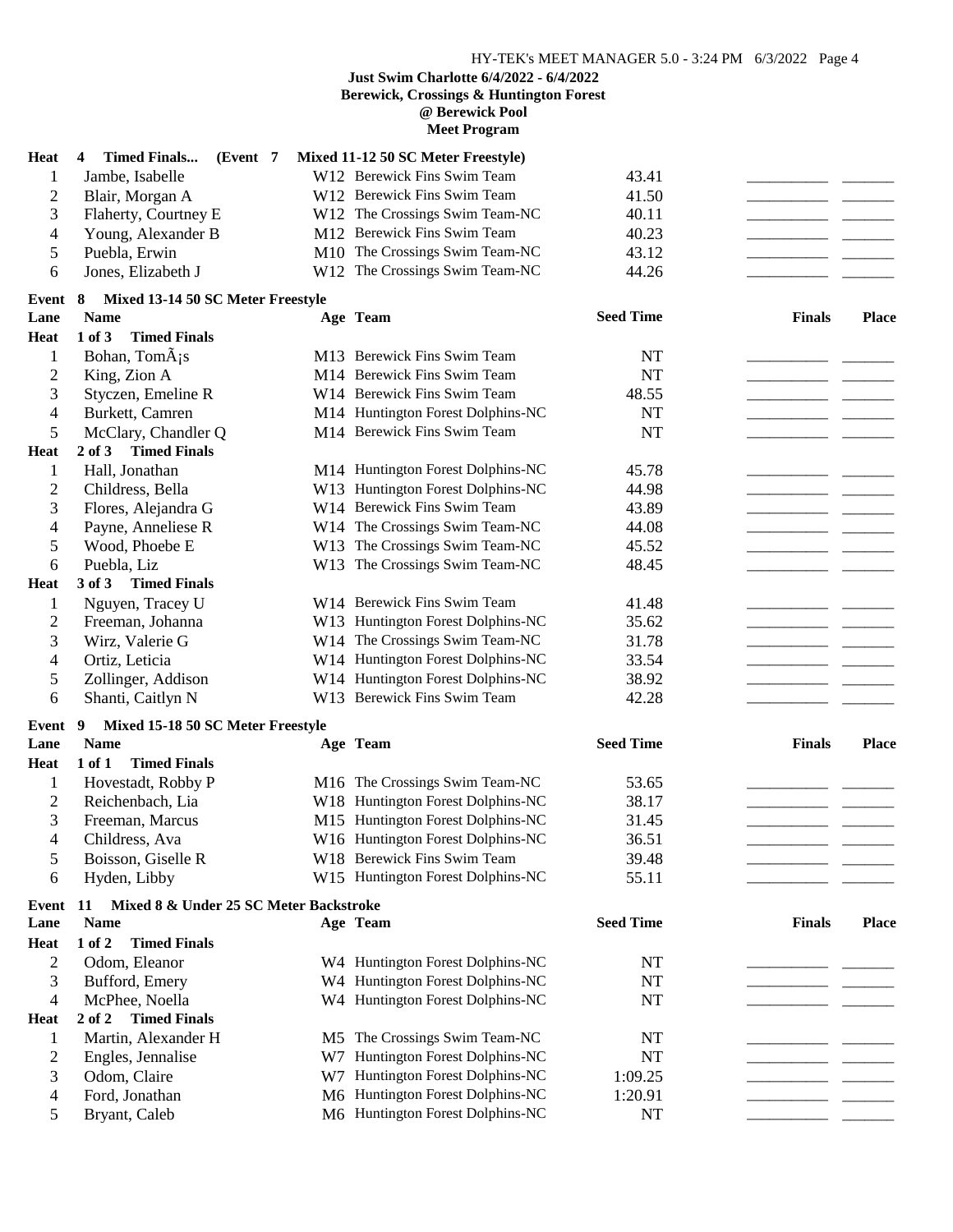| Event 12       | Mixed 6 & Under 25 SC Meter Backstroke  |     |                                   |                  |               |              |
|----------------|-----------------------------------------|-----|-----------------------------------|------------------|---------------|--------------|
| Lane           | <b>Name</b>                             |     | Age Team                          | <b>Seed Time</b> | <b>Finals</b> | <b>Place</b> |
| <b>Heat</b>    | <b>Timed Finals</b><br>1 of 1           |     |                                   |                  |               |              |
| 1              | Crispell, Collin R                      |     | M6 Berewick Fins Swim Team        | NT               |               |              |
| $\overline{2}$ | Petrie, Evelyn I                        |     | W6 Berewick Fins Swim Team        | <b>NT</b>        |               |              |
| 3              | Harmon, Bailey M                        |     | W6 Berewick Fins Swim Team        | 36.07            |               |              |
| 4              | Wood, Charlotte M                       |     | W6 The Crossings Swim Team-NC     | <b>NT</b>        |               |              |
| 5              | Hopkins, Alexia H                       |     | W6 Berewick Fins Swim Team        | <b>NT</b>        |               |              |
| Event          | Mixed 7-8 25 SC Meter Backstroke<br>13  |     |                                   |                  |               |              |
| Lane           | <b>Name</b>                             |     | Age Team                          | <b>Seed Time</b> | <b>Finals</b> | <b>Place</b> |
| <b>Heat</b>    | $1$ of $3$<br><b>Timed Finals</b>       |     |                                   |                  |               |              |
| $\mathbf{1}$   | Segura, Naomi G                         |     | W8 The Crossings Swim Team-NC     | NT               |               |              |
| $\overline{2}$ | Johnson, Jade I                         |     | W7 Berewick Fins Swim Team        | <b>NT</b>        |               |              |
| 3              | McPhee, Leela                           | W7  | Huntington Forest Dolphins-NC     | <b>NT</b>        |               |              |
| 4              | Carpenter, Lillian G                    |     | W8 Berewick Fins Swim Team        | <b>NT</b>        |               |              |
| 5              | Lee, Hudson G                           |     | M8 The Crossings Swim Team-NC     | <b>NT</b>        |               |              |
| <b>Heat</b>    | $2$ of $3$<br><b>Timed Finals</b>       |     |                                   |                  |               |              |
| 1              | Martin, Anderson J                      |     | M8 The Crossings Swim Team-NC     | <b>NT</b>        |               |              |
| $\overline{2}$ | Robinson, Daphne C                      | W7  | <b>Berewick Fins Swim Team</b>    | <b>NT</b>        |               |              |
| 3              | Murray, Rocco A                         | M8  | The Crossings Swim Team-NC        | <b>NT</b>        |               |              |
| 4              | Berryhill, Eleanor                      |     | W8 Huntington Forest Dolphins-NC  | <b>NT</b>        |               |              |
| <b>Heat</b>    | 3 of 3 Timed Finals                     |     |                                   |                  |               |              |
| 1              | Odom, Amelia                            |     | W7 Huntington Forest Dolphins-NC  | 1:25.78          |               |              |
| $\overline{c}$ | Young, Brooklyn A                       | W7. | <b>Berewick Fins Swim Team</b>    | 44.27            |               |              |
| 3              | Wint, Naomi M                           |     | W8 Berewick Fins Swim Team        | 28.31            |               |              |
| 4              | Shanti, Emily C                         | W7  | <b>Berewick Fins Swim Team</b>    | 40.61            |               |              |
| 5              | Ortiz, Jeremy                           | M8. | The Crossings Swim Team-NC        | 47.31            |               |              |
| 6              | Nichols, Aurora L                       |     | W7 Berewick Fins Swim Team        | 1:46.02          |               |              |
| Event          | Mixed 9-10 25 SC Meter Backstroke<br>14 |     |                                   |                  |               |              |
| Lane           | <b>Name</b>                             |     | Age Team                          | <b>Seed Time</b> | <b>Finals</b> | <b>Place</b> |
| <b>Heat</b>    | <b>Timed Finals</b><br>$1$ of $3$       |     |                                   |                  |               |              |
| 1              | Ford, Lacey                             |     | W10 Huntington Forest Dolphins-NC | 43.10            |               |              |
| $\overline{c}$ | Stephens, Kylie A                       |     | W9 The Crossings Swim Team-NC     | <b>NT</b>        |               |              |
| 3              | Doan, Hung T                            |     | M9 Berewick Fins Swim Team        | 1:05.40          |               |              |
| 4              | Carpenter, Elijah J                     |     | M10 Berewick Fins Swim Team       | NT               |               |              |
| 5              | Engles, Tyler                           |     | M9 Huntington Forest Dolphins-NC  | <b>NT</b>        |               |              |
| 6              | Romo, Andrea E                          |     | W10 The Crossings Swim Team-NC    | <b>NT</b>        |               |              |
| Heat           | <b>Timed Finals</b><br>$2$ of $3$       |     |                                   |                  |               |              |
| 1              | Carson, Josie                           |     | W10 Huntington Forest Dolphins-NC | 39.11            |               |              |
| $\mathfrak{2}$ | Carson, Meredith                        |     | W9 Huntington Forest Dolphins-NC  | 38.13            |               |              |
| 3              | McKinney, Jocelyne                      | W9. | <b>Berewick Fins Swim Team</b>    | 34.54            |               |              |
| 4              | Hyden, Silas                            |     | M10 Huntington Forest Dolphins-NC | 35.28            |               |              |
| 5              | Walker, Keoin                           |     | M10 Huntington Forest Dolphins-NC | 38.38            |               |              |
| 6              | Blaskievich, Mirabelle I                |     | W9 Berewick Fins Swim Team        | 42.17            |               |              |
| Heat           | 3 of 3<br><b>Timed Finals</b>           |     |                                   |                  |               |              |
| 1              | English, Simone                         |     | W9 Huntington Forest Dolphins-NC  | 31.35            |               |              |
| $\overline{c}$ | Harmon, Zoe C                           |     | W9 Berewick Fins Swim Team        | 29.13            |               |              |
| 3              | Butler, Aleah R                         |     | W10 Berewick Fins Swim Team       | 24.11            |               |              |
| 4              | Nguyen, Alicia A                        |     | W10 Berewick Fins Swim Team       | 28.51            |               |              |
| 5              | Burkett, Londyn                         |     | W10 Huntington Forest Dolphins-NC | 30.20            |               |              |
| 6              | Jaroscak, Cohen L                       |     | M9 Berewick Fins Swim Team        | 32.79            |               |              |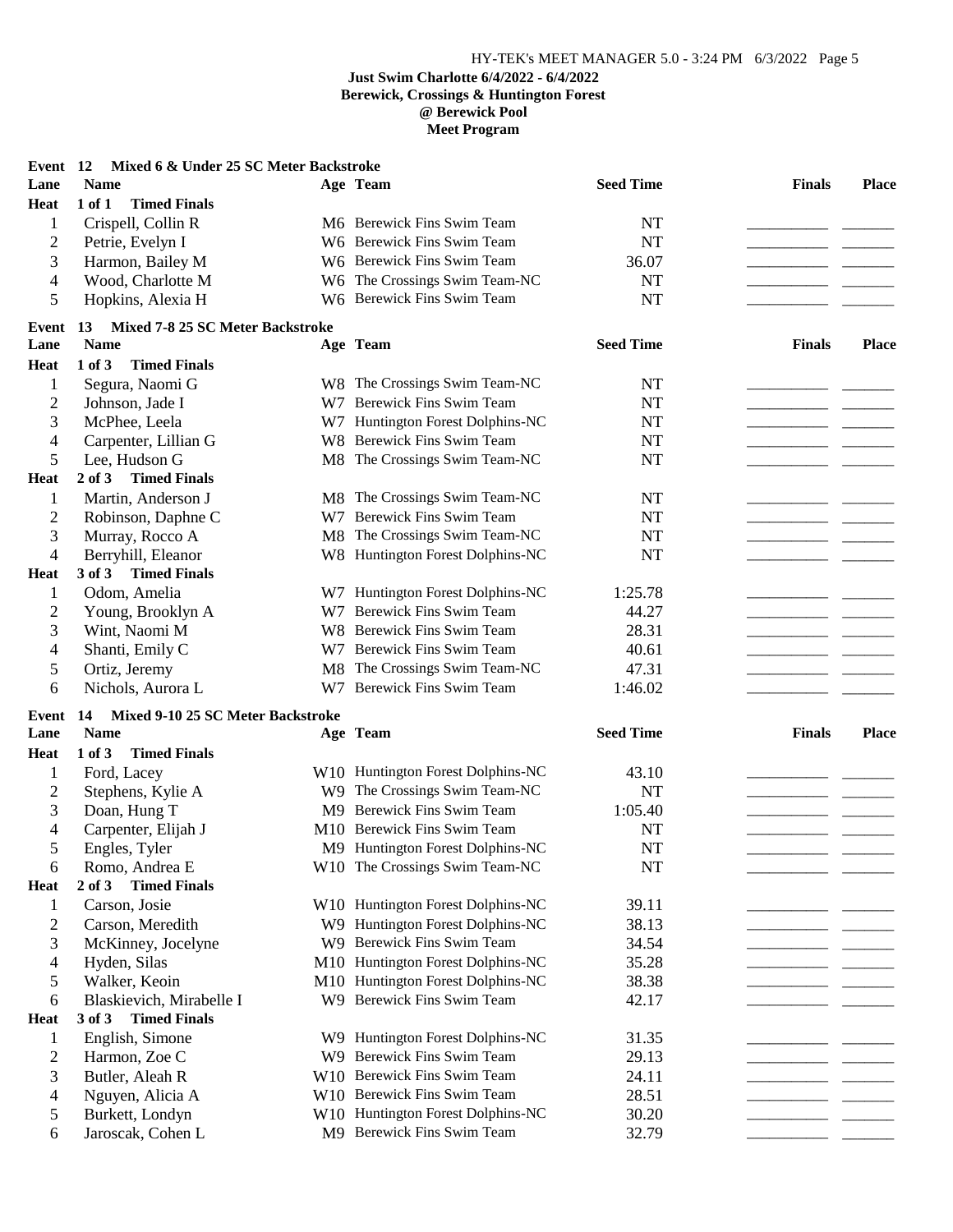| Event 15       | Mixed 11-12 50 SC Meter Backstroke       |                                   |                  |               |       |
|----------------|------------------------------------------|-----------------------------------|------------------|---------------|-------|
| Lane           | <b>Name</b>                              | Age Team                          | <b>Seed Time</b> | <b>Finals</b> | Place |
| <b>Heat</b>    | $1$ of $3$<br><b>Timed Finals</b>        |                                   |                  |               |       |
| 1              | Overhalser, Olivia P                     | W11 Berewick Fins Swim Team       | <b>NT</b>        |               |       |
| $\overline{c}$ | Walker, Jazlyn                           | W11 Huntington Forest Dolphins-NC | <b>NT</b>        |               |       |
| 3              | McClary, Kendall L                       | W11 Berewick Fins Swim Team       | <b>NT</b>        |               |       |
| <b>Heat</b>    | <b>Timed Finals</b><br>$2$ of $3$        |                                   |                  |               |       |
| 1              | Torres, Adrian L                         | M11 Berewick Fins Swim Team       | <b>NT</b>        |               |       |
| $\overline{2}$ | Torres, Angelo L                         | M12 Berewick Fins Swim Team       | <b>NT</b>        |               |       |
| 3              | Savage, Avery                            | W10 The Crossings Swim Team-NC    | <b>NT</b>        |               |       |
| 4              | Frierson, Kennedy                        | W12 Huntington Forest Dolphins-NC | <b>NT</b>        |               |       |
| 5              | Jambe, Emilie                            | W11 Berewick Fins Swim Team       | <b>NT</b>        |               |       |
| <b>Heat</b>    | 3 of 3 Timed Finals                      |                                   |                  |               |       |
| 1              | Carson, Amelia                           | W12 Huntington Forest Dolphins-NC | 1:16.27          |               |       |
| $\overline{2}$ | Hovestadt, Jacob A                       | M11 The Crossings Swim Team-NC    | 1:00.81          |               |       |
| 3              | Puebla, Erwin                            | M10 The Crossings Swim Team-NC    | 55.72            |               |       |
| 4              | English, Elias                           | M12 Huntington Forest Dolphins-NC | 1:01.13          |               |       |
| 5              | Reichenbach, Jackson                     | M12 Huntington Forest Dolphins-NC | 1:07.84          |               |       |
| 6              | Freeman, Gray                            | M11 Huntington Forest Dolphins-NC | <b>NT</b>        |               |       |
|                |                                          |                                   |                  |               |       |
| Event          | Mixed 13-14 50 SC Meter Backstroke<br>16 |                                   |                  |               |       |
| Lane           | <b>Name</b>                              | Age Team                          | <b>Seed Time</b> | <b>Finals</b> | Place |
| <b>Heat</b>    | <b>Timed Finals</b><br>1 of 2            |                                   |                  |               |       |
| 1              | McClary, Chandler Q                      | M14 Berewick Fins Swim Team       | NT               |               |       |
| $\overline{c}$ | Styczen, Emeline R                       | W14 Berewick Fins Swim Team       | 1:07.67          |               |       |
| 3              | Hall, Jonathan                           | M14 Huntington Forest Dolphins-NC | 1:00.55          |               |       |
| 4              | Childress, Bella                         | W13 Huntington Forest Dolphins-NC | 1:02.70          |               |       |
| 5              | Burkett, Camren                          | M14 Huntington Forest Dolphins-NC | <b>NT</b>        |               |       |
| <b>Heat</b>    | <b>Timed Finals</b><br>$2$ of $2$        |                                   |                  |               |       |
| 1              | Flores, Alejandra G                      | W14 Berewick Fins Swim Team       | 58.37            |               |       |
| $\overline{c}$ | Freeman, Johanna                         | W13 Huntington Forest Dolphins-NC | 50.87            |               |       |
| 3              | Ortiz, Leticia                           | W14 Huntington Forest Dolphins-NC | 38.94            |               |       |
| 4              | Zollinger, Addison                       | W14 Huntington Forest Dolphins-NC | 48.81            |               |       |
| 5              | Puebla, Liz                              | W13 The Crossings Swim Team-NC    | 57.14            |               |       |
| 6              | Wood, Phoebe E                           | W13 The Crossings Swim Team-NC    | 59.03            |               |       |
| Event          | Mixed 15-18 50 SC Meter Backstroke<br>17 |                                   |                  |               |       |
| Lane           | <b>Name</b>                              | Age Team                          | <b>Seed Time</b> | <b>Finals</b> | Place |
| Heat           | <b>Timed Finals</b><br>$1$ of $1$        |                                   |                  |               |       |
| 1              | Hyden, Libby                             | W15 Huntington Forest Dolphins-NC | 1:10.97          |               |       |
| $\overline{c}$ | Childress, Ava                           | W16 Huntington Forest Dolphins-NC | 49.37            |               |       |
| 3              | Freeman, Marcus                          | M15 Huntington Forest Dolphins-NC | 38.96            |               |       |
| 4              | Reichenbach, Lia                         | W18 Huntington Forest Dolphins-NC | 49.29            |               |       |
| 5              | Boisson, Giselle R                       | W18 Berewick Fins Swim Team       | 55.92            |               |       |
|                |                                          |                                   |                  |               |       |
| Event          | Mixed 11-12 100 SC Meter IM<br>19        |                                   |                  |               |       |
| Lane           | <b>Name</b>                              | Age Team                          | <b>Seed Time</b> | <b>Finals</b> | Place |
| Heat           | 1 of 2<br><b>Timed Finals</b>            |                                   |                  |               |       |
| $\overline{2}$ | Williams, Olivia J                       | W10 The Crossings Swim Team-NC    | NT               |               |       |
| 3              | Hovestadt, Jacob A                       | M11 The Crossings Swim Team-NC    | <b>NT</b>        |               |       |
| 4              | Savage, Avery                            | W10 The Crossings Swim Team-NC    | NT               |               |       |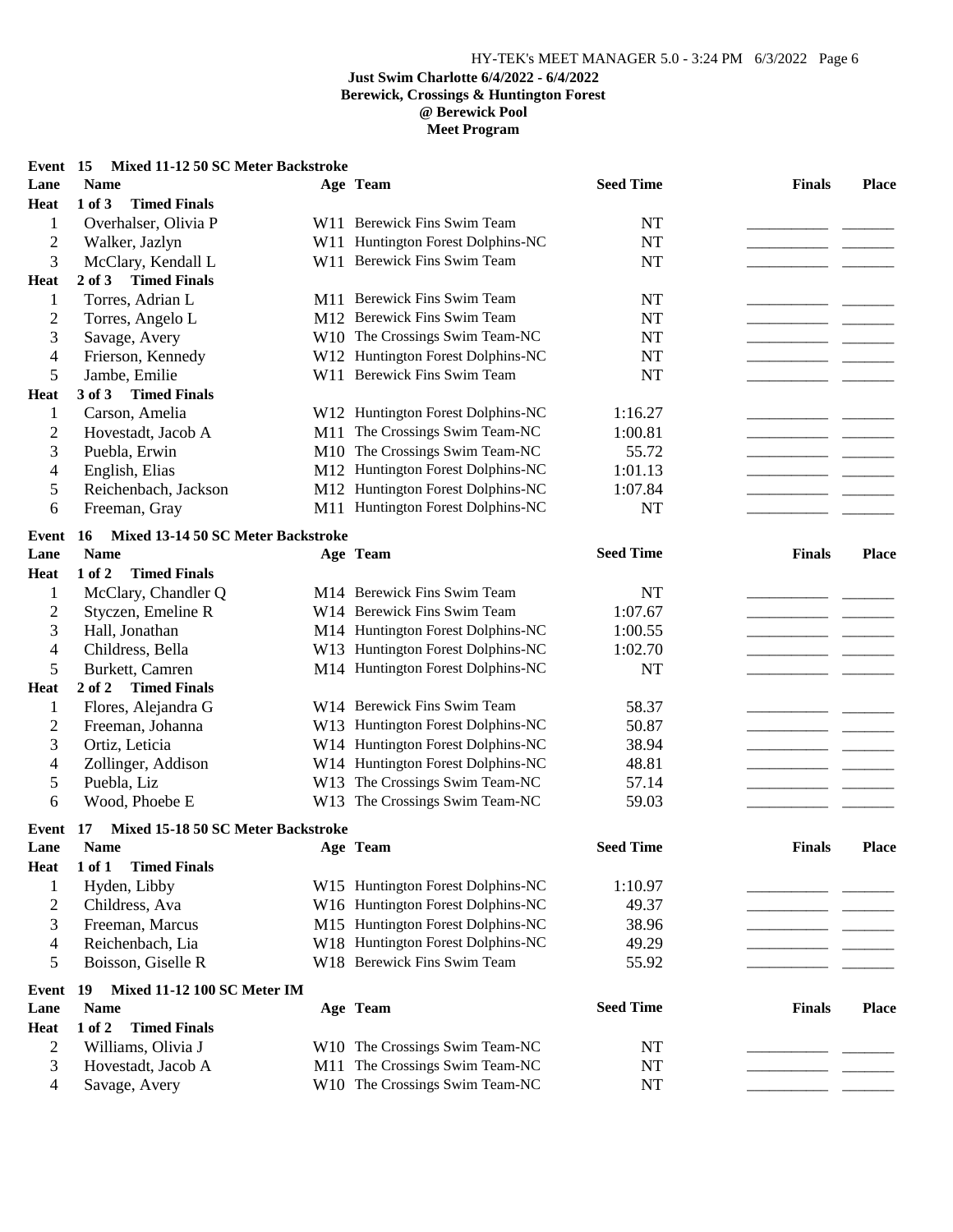| <b>Heat</b>    | $\mathbf{2}$<br><b>Timed Finals</b><br>(Event 19) | <b>Mixed 11-12 100 SC Meter IM)</b>                             |                  |               |              |
|----------------|---------------------------------------------------|-----------------------------------------------------------------|------------------|---------------|--------------|
| $\overline{2}$ | Puebla, Erwin                                     | M10 The Crossings Swim Team-NC                                  | 2:08.67          |               |              |
| 3              | Flaherty, Courtney E                              | W12 The Crossings Swim Team-NC                                  | 1:43.71          |               |              |
| 4              | Jones, Elizabeth J                                | W12 The Crossings Swim Team-NC                                  | 1:53.29          |               |              |
| 5              | Flaherty, Carleigh A                              | W10 The Crossings Swim Team-NC                                  | 2:13.72          |               |              |
| Event          | <b>Mixed 13-14 100 SC Meter IM</b><br><b>20</b>   |                                                                 |                  |               |              |
| Lane           | <b>Name</b>                                       | Age Team                                                        | <b>Seed Time</b> | <b>Finals</b> | <b>Place</b> |
| <b>Heat</b>    | 1 of 1<br><b>Timed Finals</b>                     |                                                                 |                  |               |              |
| 3              | Payne, Anneliese R                                | W14 The Crossings Swim Team-NC                                  | 2:05.27          |               |              |
| Event          | <b>Mixed 15-18 100 SC Meter IM</b><br>21          |                                                                 |                  |               |              |
| Lane           | <b>Name</b>                                       | Age Team                                                        | <b>Seed Time</b> | <b>Finals</b> | <b>Place</b> |
| <b>Heat</b>    | 1 of 1<br><b>Timed Finals</b>                     |                                                                 |                  |               |              |
| $\overline{4}$ | Hovestadt, Robby P                                | M16 The Crossings Swim Team-NC                                  | 2:30.39          |               |              |
| Event          | Mixed 6 & Under 25 SC Meter Breaststroke<br>23    |                                                                 |                  |               |              |
| Lane           | <b>Name</b>                                       | Age Team                                                        | <b>Seed Time</b> | <b>Finals</b> | <b>Place</b> |
| <b>Heat</b>    | 1 of 1<br><b>Timed Finals</b>                     |                                                                 |                  |               |              |
| $\mathbf{1}$   | Petrie, Evelyn I                                  | W6 Berewick Fins Swim Team                                      | NT               |               |              |
| $\mathbf{c}$   | Hopkins, Alexia H                                 | W6 Berewick Fins Swim Team                                      | <b>NT</b>        |               |              |
| 3              | Harmon, Bailey M                                  | W6 Berewick Fins Swim Team                                      | 40.87            |               |              |
| $\overline{4}$ | Langevin, Dominic D                               | M6 Berewick Fins Swim Team                                      | <b>NT</b>        |               |              |
| 5              | Crispell, Collin R                                | M6 Berewick Fins Swim Team                                      | <b>NT</b>        |               |              |
|                |                                                   |                                                                 |                  |               |              |
| Event          | Mixed 7-8 25 SC Meter Breaststroke<br>24          |                                                                 |                  |               |              |
| Lane           | <b>Name</b>                                       | Age Team                                                        | <b>Seed Time</b> | <b>Finals</b> | <b>Place</b> |
| <b>Heat</b>    | 1 of 2<br><b>Timed Finals</b>                     |                                                                 |                  |               |              |
| 1              | Langevin, Romana D                                | W7 Berewick Fins Swim Team                                      | <b>NT</b>        |               |              |
| $\overline{c}$ | Robinson, Daphne C                                | W7 Berewick Fins Swim Team                                      | <b>NT</b>        |               |              |
| 3              | Carpenter, Lillian G                              | W8 Berewick Fins Swim Team                                      | <b>NT</b>        |               |              |
| 4              | Odom, Claire                                      | W7 Huntington Forest Dolphins-NC                                | <b>NT</b>        |               |              |
| 5              | Johnson, Jade I                                   | W7 Berewick Fins Swim Team                                      | <b>NT</b>        |               |              |
| 6              | Odom, Amelia                                      | W7 Huntington Forest Dolphins-NC                                | <b>NT</b>        |               |              |
| <b>Heat</b>    | <b>Timed Finals</b><br>2 of 2                     |                                                                 |                  |               |              |
| $\mathbf{1}$   | Murray, Rocco A                                   | M8 The Crossings Swim Team-NC                                   | <b>NT</b>        |               |              |
| $\mathbf{c}$   | Young, Brooklyn A                                 | W7 Berewick Fins Swim Team                                      | 1:08.54          |               |              |
| 3              | Wint, Naomi M                                     | W8 Berewick Fins Swim Team                                      | 32.47            |               |              |
| $\overline{4}$ | Shanti, Emily C                                   | W7 Berewick Fins Swim Team                                      | 39.81            |               |              |
| 5              | Nichols, Aurora L                                 | W7 Berewick Fins Swim Team                                      | 1:10.75          |               |              |
| 6              | Lee, Hudson G                                     | M8 The Crossings Swim Team-NC                                   | <b>NT</b>        |               |              |
| Event          | Mixed 9-10 25 SC Meter Breaststroke<br>25         |                                                                 |                  |               |              |
| Lane           | <b>Name</b>                                       | Age Team                                                        | <b>Seed Time</b> | <b>Finals</b> | Place        |
| <b>Heat</b>    | $1$ of $4$<br><b>Timed Finals</b>                 |                                                                 |                  |               |              |
| $\overline{c}$ |                                                   | M9 Berewick Fins Swim Team                                      | NT               |               |              |
|                | King, Elijah H                                    |                                                                 |                  |               |              |
| 3              | Blaskievich, Mirabelle I                          | W9 Berewick Fins Swim Team                                      | 1:02.82          |               |              |
| 4              | Stephens, Kylie A                                 | W9 The Crossings Swim Team-NC                                   | NT               |               |              |
| <b>Heat</b>    | <b>Timed Finals</b><br>$2$ of 4                   |                                                                 |                  |               |              |
| $\overline{c}$ | Carpenter, Elijah J                               | M10 Berewick Fins Swim Team                                     | NT               |               |              |
| 3              | Carson, Meredith                                  | W9 Huntington Forest Dolphins-NC                                | 52.62            |               |              |
| 4              | Hyden, Silas                                      | M10 Huntington Forest Dolphins-NC<br>M9 Berewick Fins Swim Team | NT               |               |              |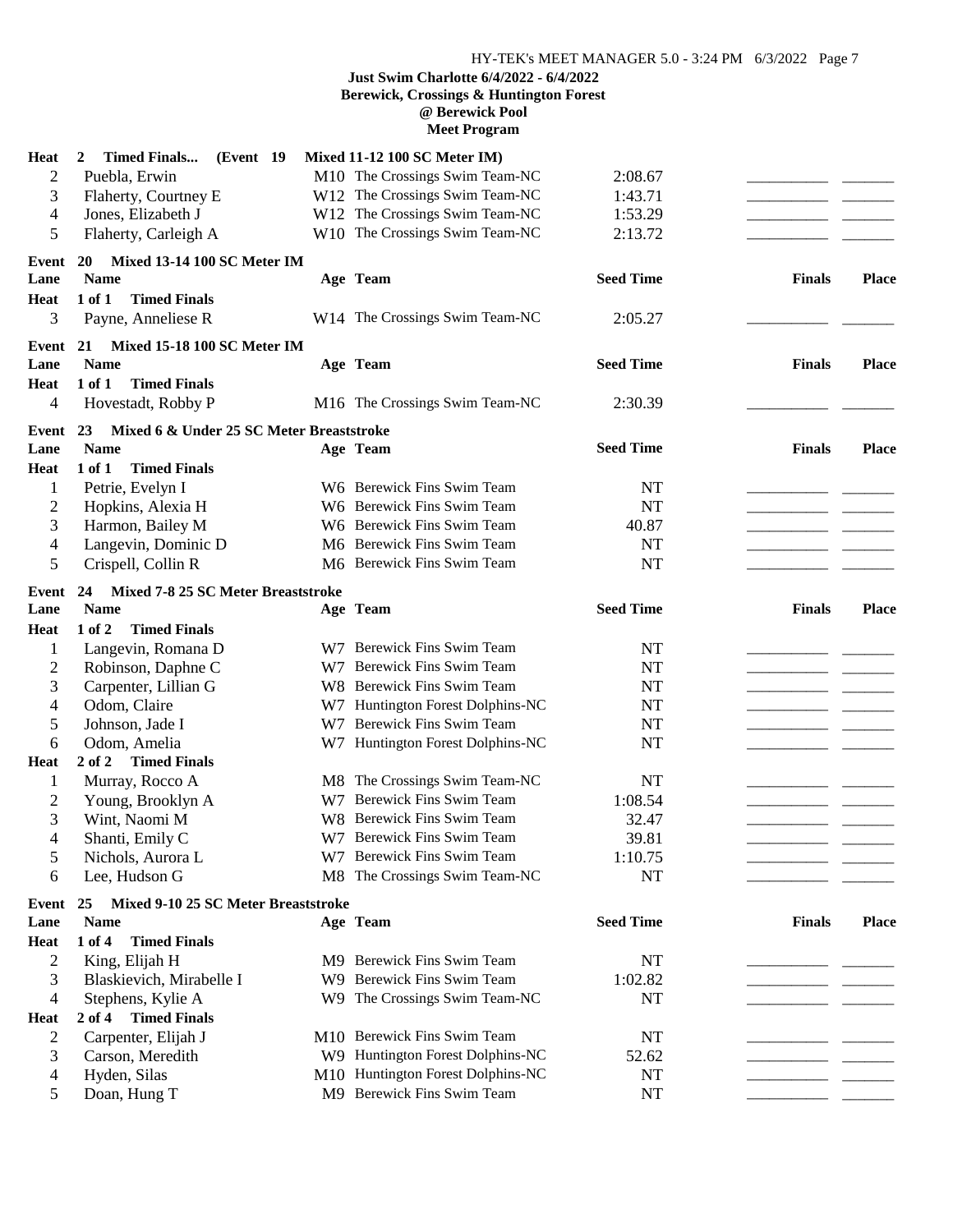# **Meet Program**

| Heat           | <b>Timed Finals</b><br>3<br>(Event 25                     | Mixed 9-10 25 SC Meter Breaststroke) |                  |               |              |
|----------------|-----------------------------------------------------------|--------------------------------------|------------------|---------------|--------------|
| 1              | English, Simone                                           | W9 Huntington Forest Dolphins-NC     | 45.59            |               |              |
| 2              | Burkett, Londyn                                           | W10 Huntington Forest Dolphins-NC    | 42.90            |               |              |
| 3              | Harmon, Zoe C                                             | W9 Berewick Fins Swim Team           | 38.15            |               |              |
| 4              | Nguyen, Alicia A                                          | W10 Berewick Fins Swim Team          | 41.48            |               |              |
| 5              | Walker, Keoin                                             | M10 Huntington Forest Dolphins-NC    | 44.84            |               |              |
| 6              | Carson, Josie                                             | W10 Huntington Forest Dolphins-NC    | 46.41            |               |              |
| <b>Heat</b>    | <b>Timed Finals</b><br>4 of 4                             |                                      |                  |               |              |
| 1              | Jaroscak, Cohen L                                         | M9 Berewick Fins Swim Team           | 32.67            |               |              |
| $\overline{c}$ | Young, Austin C                                           | M10 Berewick Fins Swim Team          | 31.54            |               |              |
| 3              | Flaherty, Carleigh A                                      | W10 The Crossings Swim Team-NC       | 25.42            |               |              |
| 4              | Butler, Aleah R                                           | W10 Berewick Fins Swim Team          | 30.74            |               |              |
| 5              | Long, Avery M                                             | M9 Berewick Fins Swim Team           | 32.62            |               |              |
| 6              | McKinney, Jocelyne                                        | W9 Berewick Fins Swim Team           | 33.15            |               |              |
|                |                                                           |                                      |                  |               |              |
| Event          | Mixed 11-12 50 SC Meter Breaststroke<br>26                |                                      |                  |               |              |
| Lane           | <b>Name</b>                                               | Age Team                             | <b>Seed Time</b> | <b>Finals</b> | <b>Place</b> |
| Heat           | $1$ of $4$<br><b>Timed Finals</b>                         |                                      |                  |               |              |
| $\overline{c}$ | Williams, Olivia J                                        | W10 The Crossings Swim Team-NC       | <b>NT</b>        |               |              |
| 3              | Overhalser, Olivia P                                      | W11 Berewick Fins Swim Team          | <b>NT</b>        |               |              |
| 4              | McClary, Kendall L                                        | W11 Berewick Fins Swim Team          | <b>NT</b>        |               |              |
| <b>Heat</b>    | <b>Timed Finals</b><br>$2$ of 4                           |                                      |                  |               |              |
| $\overline{2}$ | Jambe, Emilie                                             | W11 Berewick Fins Swim Team          | <b>NT</b>        |               |              |
| 3              | Torres, Adrian L                                          | M11 Berewick Fins Swim Team          | <b>NT</b>        |               |              |
| 4              | Walker, Jazlyn                                            | W11 Huntington Forest Dolphins-NC    | <b>NT</b>        |               |              |
| 5              | Middleton, Sev'on L                                       | M11 Berewick Fins Swim Team          | <b>NT</b>        |               |              |
| <b>Heat</b>    | <b>Timed Finals</b><br>$3$ of $4$                         |                                      |                  |               |              |
| 1              | Torres, Angelo L                                          | M12 Berewick Fins Swim Team          | NT               |               |              |
| $\overline{c}$ | Freeman, Gray                                             | M11 Huntington Forest Dolphins-NC    | 1:25.20          |               |              |
| 3              | Carson, Amelia                                            | W12 Huntington Forest Dolphins-NC    | 1:24.24          |               |              |
| 4              | English, Elias                                            | M12 Huntington Forest Dolphins-NC    | 1:24.92          |               |              |
| 5              | Merino, Michelle                                          | W12 Berewick Fins Swim Team          | <b>NT</b>        |               |              |
| 6              | Frierson, Kennedy                                         | W12 Huntington Forest Dolphins-NC    | <b>NT</b>        |               |              |
| <b>Heat</b>    | <b>Timed Finals</b><br>4 of 4                             |                                      |                  |               |              |
| 1              | Blair, Morgan A                                           | W12 Berewick Fins Swim Team          | 1:14.40          |               |              |
| $\overline{c}$ | Young, Alexander B                                        | M12 Berewick Fins Swim Team          | 57.27            |               |              |
| 3              | Flaherty, Courtney E                                      | W12 The Crossings Swim Team-NC       | 49.46            |               |              |
| 4              | Jones, Elizabeth J                                        | W12 The Crossings Swim Team-NC       | 53.28            |               |              |
| 5              | Jambe, Isabelle                                           | W12 Berewick Fins Swim Team          | 1:04.67          |               |              |
| 6              | Reichenbach, Jackson                                      | M12 Huntington Forest Dolphins-NC    | 1:14.89          |               |              |
|                |                                                           |                                      |                  |               |              |
| Event<br>Lane  | Mixed 13-14 50 SC Meter Breaststroke<br>27<br><b>Name</b> | Age Team                             | <b>Seed Time</b> | <b>Finals</b> | <b>Place</b> |
|                | 1 of 3                                                    |                                      |                  |               |              |
| Heat           | <b>Timed Finals</b>                                       |                                      |                  |               |              |
| 2              | Burkett, Camren                                           | M14 Huntington Forest Dolphins-NC    | NT               |               |              |
| 3              | McClary, Chandler Q                                       | M14 Berewick Fins Swim Team          | NT               |               |              |
| 4              | King, Zion A                                              | M14 Berewick Fins Swim Team          | NT               |               |              |
| 5              | Bohan, TomÂ;s                                             | M13 Berewick Fins Swim Team          | NT               |               |              |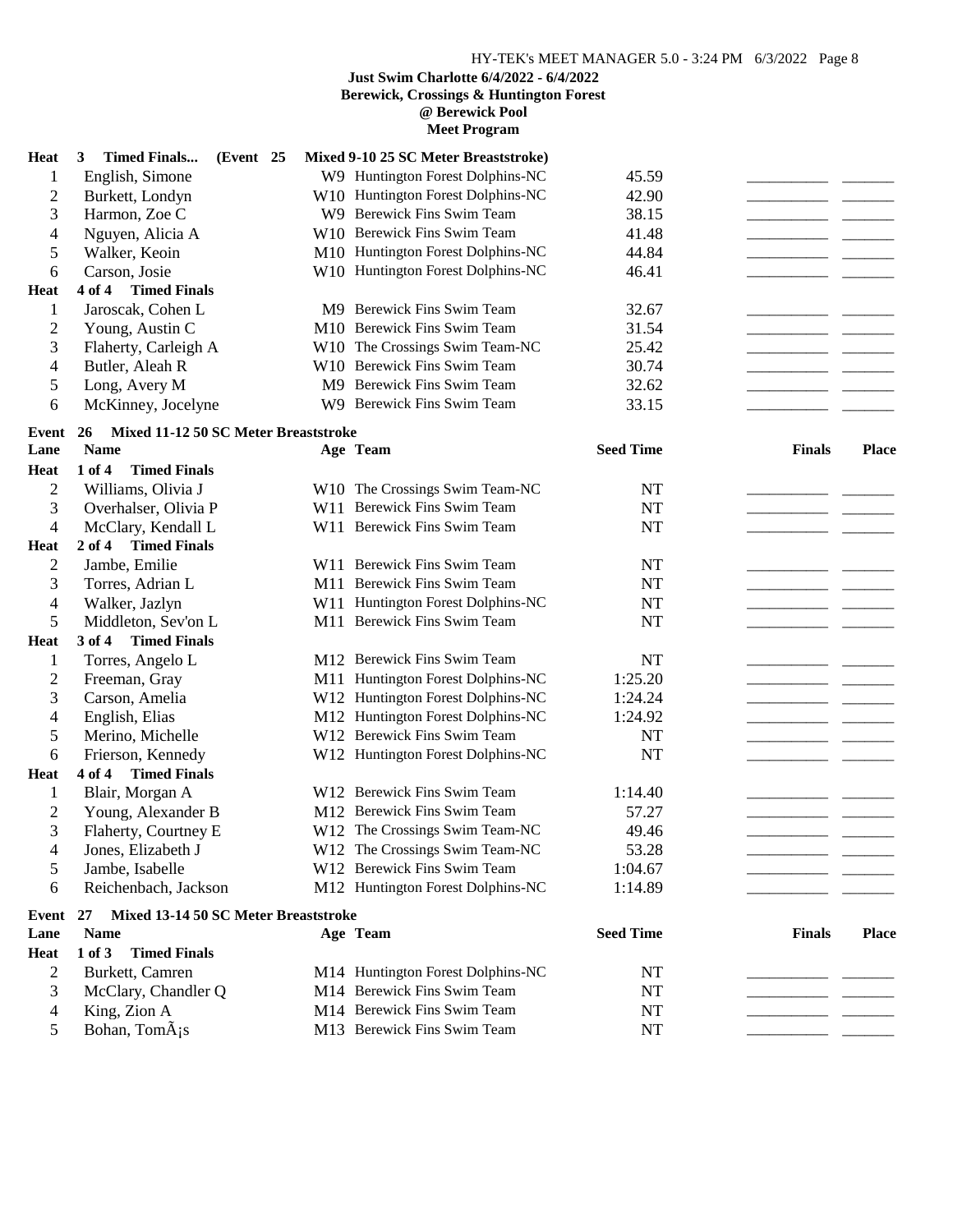| <b>Heat</b>    | <b>Timed Finals</b><br>(Event 27<br>2                  | Mixed 13-14 50 SC Meter Breaststroke)   |                  |               |              |
|----------------|--------------------------------------------------------|-----------------------------------------|------------------|---------------|--------------|
| $\mathbf{1}$   | Hall, Jonathan                                         | M14 Huntington Forest Dolphins-NC       | 1:18.22          |               |              |
| $\overline{2}$ | Wood, Phoebe E                                         | W13 The Crossings Swim Team-NC          | 1:11.48          |               |              |
| 3              | Puebla, Liz                                            | W13 The Crossings Swim Team-NC          | 59.56            |               |              |
| 4              | Flores, Alejandra G                                    | W14 Berewick Fins Swim Team             | 1:07.08          |               |              |
| 5              | Shanti, Caitlyn N                                      | W13 Berewick Fins Swim Team             | 1:13.72          |               |              |
| 6              | Styczen, Emeline R                                     | W14 Berewick Fins Swim Team             | 1:20.61          |               |              |
| <b>Heat</b>    | <b>Timed Finals</b><br>3 of 3                          |                                         |                  |               |              |
| $\mathbf{1}$   | Nguyen, Tracey U                                       | W14 Berewick Fins Swim Team             | 54.33            |               |              |
| $\overline{2}$ | Freeman, Johanna                                       | W13 Huntington Forest Dolphins-NC       | 50.73            |               |              |
| 3              | Ortiz, Leticia                                         | W14 Huntington Forest Dolphins-NC       | 39.93            |               |              |
| 4              | Wirz, Valerie G                                        | W14 The Crossings Swim Team-NC          | 46.38            |               |              |
| 5              | Zollinger, Addison                                     | W14 Huntington Forest Dolphins-NC       | 52.81            |               |              |
| 6              | Childress, Bella                                       | W13 Huntington Forest Dolphins-NC       | 58.91            |               |              |
| Event          | Mixed 15-18 50 SC Meter Breaststroke<br>28             |                                         |                  |               |              |
| Lane           | <b>Name</b>                                            | Age Team                                | <b>Seed Time</b> | <b>Finals</b> | <b>Place</b> |
| <b>Heat</b>    | $1$ of $1$<br><b>Timed Finals</b>                      |                                         |                  |               |              |
| $\overline{2}$ | Hovestadt, Robby P                                     | M16 The Crossings Swim Team-NC          | 1:06.96          |               |              |
| 3              | Childress, Ava                                         | W16 Huntington Forest Dolphins-NC       | 52.14            |               |              |
| 4              | Boisson, Giselle R                                     | W18 Berewick Fins Swim Team             | 59.91            |               |              |
| 5              | Hyden, Libby                                           | W15 Huntington Forest Dolphins-NC       | NT               |               |              |
|                |                                                        |                                         |                  |               |              |
| Event          | 31 Mixed 9-10 25 SC Meter Butterfly                    |                                         |                  |               |              |
| Lane           | <b>Name</b>                                            | Age Team                                | <b>Seed Time</b> | <b>Finals</b> | <b>Place</b> |
| <b>Heat</b>    | <b>Timed Finals</b><br>$1$ of $1$                      |                                         |                  |               |              |
| 3              | Young, Austin C                                        | M10 Berewick Fins Swim Team             | NT               |               |              |
| 4              | Long, Avery M                                          | M9 Berewick Fins Swim Team              | NT               |               |              |
| Event          | Mixed 11-12 50 SC Meter Butterfly<br>32                |                                         |                  |               |              |
| Lane           | <b>Name</b>                                            | Age Team                                | <b>Seed Time</b> | <b>Finals</b> | <b>Place</b> |
| Heat           | $1$ of $1$<br><b>Timed Finals</b>                      |                                         |                  |               |              |
| $\overline{2}$ | Jambe, Isabelle                                        | W <sub>12</sub> Berewick Fins Swim Team | <b>NT</b>        |               |              |
| 3              | Merino, Michelle                                       | W12 Berewick Fins Swim Team             | <b>NT</b>        |               |              |
| 4              | Blair, Morgan A                                        | W12 Berewick Fins Swim Team             | NT               |               |              |
| 5              | Young, Alexander B                                     | M12 Berewick Fins Swim Team             | NT               |               |              |
| Event          | Mixed 13-14 50 SC Meter Butterfly<br>33                |                                         |                  |               |              |
| Lane           | <b>Name</b>                                            | Age Team                                | <b>Seed Time</b> | <b>Finals</b> | <b>Place</b> |
| <b>Heat</b>    | 1 of 1<br><b>Timed Finals</b>                          |                                         |                  |               |              |
| $\mathbf{1}$   | Bohan, Tom $\tilde{A}$ is                              | M13 Berewick Fins Swim Team             | <b>NT</b>        |               |              |
| $\overline{c}$ | Nguyen, Tracey U                                       | W14 Berewick Fins Swim Team             | <b>NT</b>        |               |              |
| 3              | Wirz, Valerie G                                        | W14 The Crossings Swim Team-NC          | 37.07            |               |              |
| 4              | Payne, Anneliese R                                     | W14 The Crossings Swim Team-NC          | NT               |               |              |
| 5              | Shanti, Caitlyn N                                      | W13 Berewick Fins Swim Team             | 56.21            |               |              |
|                |                                                        |                                         |                  |               |              |
| Event<br>Lane  | Mixed 15-18 50 SC Meter Butterfly<br>34<br><b>Name</b> | Age Team                                | <b>Seed Time</b> | <b>Finals</b> | Place        |
| <b>Heat</b>    | 1 of 1<br><b>Timed Finals</b>                          |                                         |                  |               |              |
| 6              | Freeman, Marcus                                        | M15 Huntington Forest Dolphins-NC       | 38.53            |               |              |
|                |                                                        |                                         |                  |               |              |